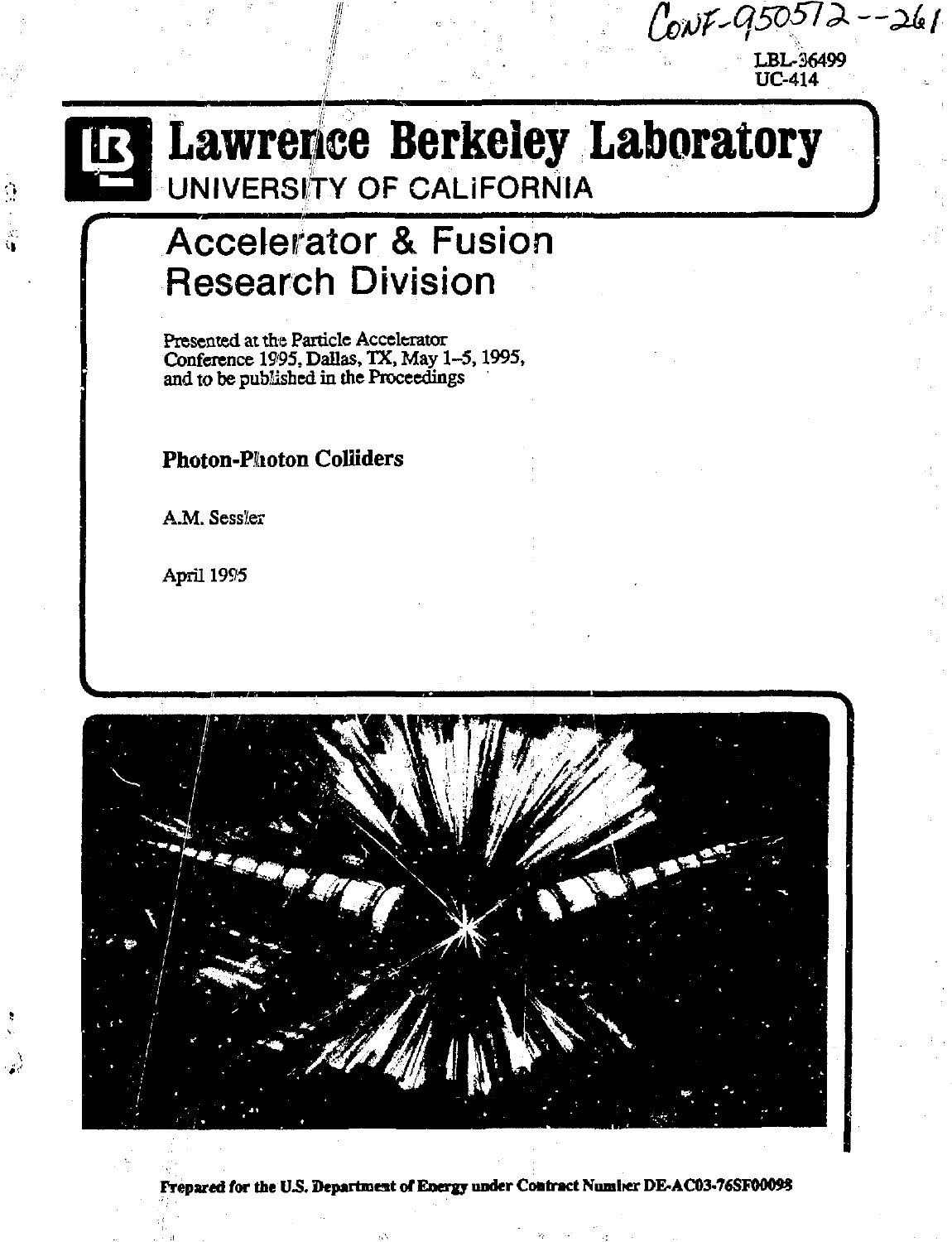#### **DISCLAIMER**

This document was prepared as an account of work sponsored by the United States<br>Government. While this document is believed to contain correct information, saidner<br>the United States Government nor any agency thereof, nor usclulacii of any information, apparates, prodect, or process disclosed, or represence that its use would not isfringe privately owaed rights. Reference herein to any specific commercial product, process, or service by its trade name, trademark, **manufacture^ or oderwise. does sot aooessarily coawilale or iaapty** *m* **ladorsaawat.**  recommendation, or favoring by the United States Government or any ageacy thereof, or The Regents of the University of California. The views and opinions of<br>authors expressed herein do not mosassitily rank or reflect those of the University<br>Government or any agency thereof, or The Bagnats of the

Lawrence Berkeley Labimtory is an equal opportonity employer.

 $\sim 10^{-10}$ 

 $\ddotsc$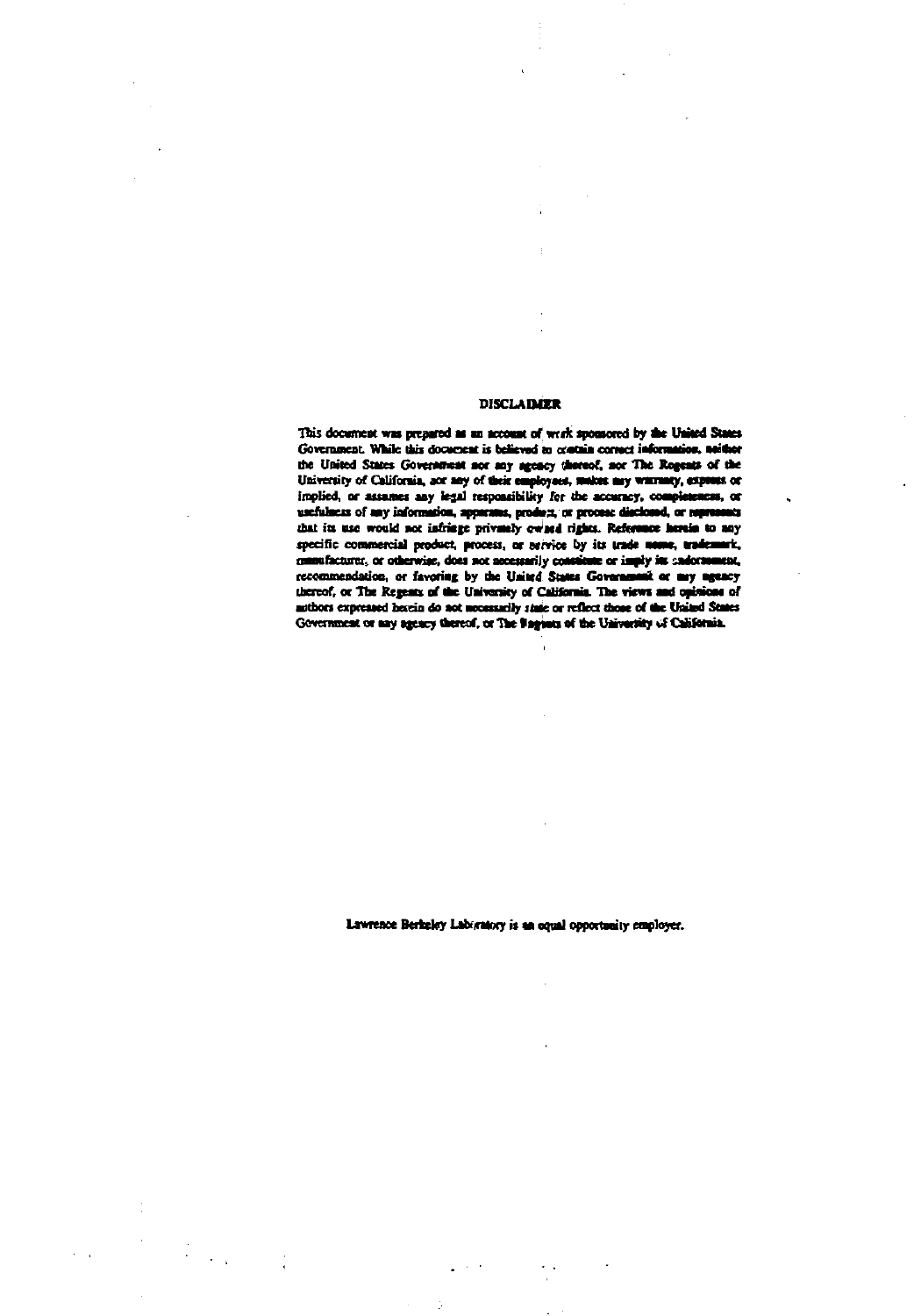LBL-36499 UC-414

"Photon-Photon Colliders"

Andrew M. Sessler

Center for Beam Physics University of California Lawrence Berkeley Laboratory Berkeley, California 94720

April, 19%

This work was supported by the Director, Office of Energy Research, Office of High Energy and Nuclear Physics, Division of High Energy Physics, of the U.S. Department of Energy under Contract No. DE-AC 03-76SF00098.

*<3tf* 

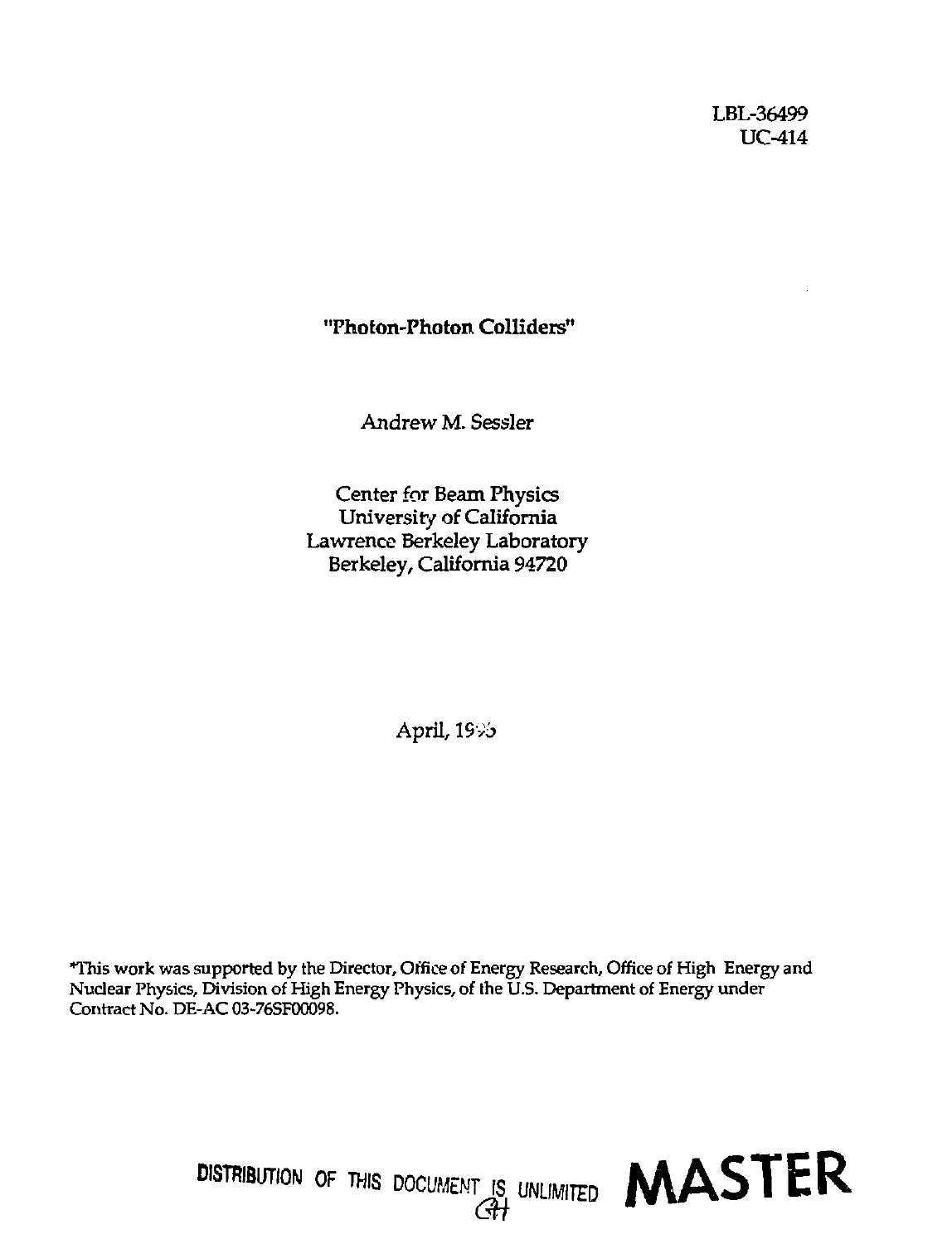## **PHOTON-PHOTON COLLIDERS\***  Andrew M. Sessler Center for Beam Physics Lawrence Berkeley Laboratory, Berkeley, CA 94720 USA

**Since the seminal work by Ginsburg;**  *et at.,* **the subject of giving the Next Linear Collider photon-photon capability, as well as electron-positron capability, has drawn much attention (1). A 1990 article by V.£. Telnov describes the situation at that time [2J. In March 1994, the first workshop on this subject was held [3]. This report briefly reviews the physics that can be achieved through the photon-photon channel and then focuses on the means of achieving such a collider. Also reviewed is the spectrum of backscattered Compton photons—the best way of obtaining photons. We emphasize the spectrum actually obtained in a collider with' both polarized electrons and photons (peaked at high energy and very different from a Compton spectrum). Luminosity is estimated for the presently considered colliders, and interaction and conversion-point geometries are described. Also specified are laser requirements (such as wavelength, peak power, and average power) and the lasers that might be employed. These include conventional and freeelectron lasers. Finally, we describe the R&D necessary to make either of these approaches viable and explore the use of the SLC as a test bed for a photon-photon collider of very high energy.** 

#### I. INTRODUCTION

**From earliest times, man has known that light does not affect light. In modern terms, if you shine one flashlight on a wall, and direct the beam of a second flashlight through the beam of the first flashlight, shaking the second beam up and down, no matter how violently, will not affect the first beam. Maxwell formalized this in his famous electrodynamic equations, from whose linearity we would quickly deduce the above-described phenomenon. Of course, none of this is true in quantum mechanics, and the scattering of light upon light (Delbruck scattering), a quantum electrcdynamic effect (QBD), was first proposed in 1933 (4). This phenomenon was first observed in 19S4. and an experiment is now under way to carefully study this and other nonlinear QED effects (5).** 

**As the energy of the light increases, not only do QED phenomena occur, but particle physics begins to play a role, so that in the light-light scattering, diverse pairs of particles are produced. In photon-photon colliders, the intensity of the light is so strong and the energy so high, that the collider becomes interesting for elementary particle physics.** 

**In this report, we discuss the elementary particle physics and experimental detectors (Section II), the kinematics, cross sections, and geometrical constraints of gamma-ray production and collision (Section III), conventional lasers (Section IV), free-electron lasers (Section V), and an R&D program (including the possible conversion of the SLC to a photon-photon collider) (Section VI).** 

## II. ELEMENTARY PARTICLE PHYSICS AND EXPERIMENTAL DETECTORSt

**The structure functions of the photon, probed by deep inelastic scattering from a photon target, are a fundamental and largely unresolved area of investigation in quantum chromodynamics (QCD). Clearly, the electron-photon collision option would provide the paramount facility for these studies. In another important area of QCD, photonphoton collisions would allow studies of the top quark threshold region that would complement studies' performed in electron-positron collisions. Here some unique measurements are possible by using polarized photon beams. Large circular polarization allows direct observation of p-wave toponium. not possible in electronpositron collisions, while linear polarization may make possible very sensitive measurements of the strong coupling constant.** 

**Studies of W boson pair production in photon-photon collisions provide the most sensitive tests for quartic anomalous interactions of the electroweak gauge bosons. The photon-photon option also provides unique advantages for Higgs boson studies. The two-photon width of a Higgs boson is most directly measured; the width is a fundamental probe both of (I) the electroweak theory and (2) electrically charged, ultraheavy quanta (which would affect the two-photon rate if their mass is generated by the Higgs boson). The search for supersymmettic Higgs bosons is also enhanced by the photon-photon option. In electron-positron collisions, the heavy scalar and pseudoscalar of the minimal supersymmetric model must be produced together in the same event, requiring energy greater than the sum of their masses, but in photon-photon collisions, they can be produced and observed individually. The circular polarization of the photon beams is an important asset in these studies, both enhancing the signal and suppressing the background. Linear photon polarization may also be useful, since it would allow direct measurement of the parities of the Higgs bosons, which might not be directly measured in any other way.** 

**Work performed under the auspices of the U.S. Department of Energy,**  Office of High Energy and Nuclear Physics, under Contract No. DE-**AC03.76SF00098.**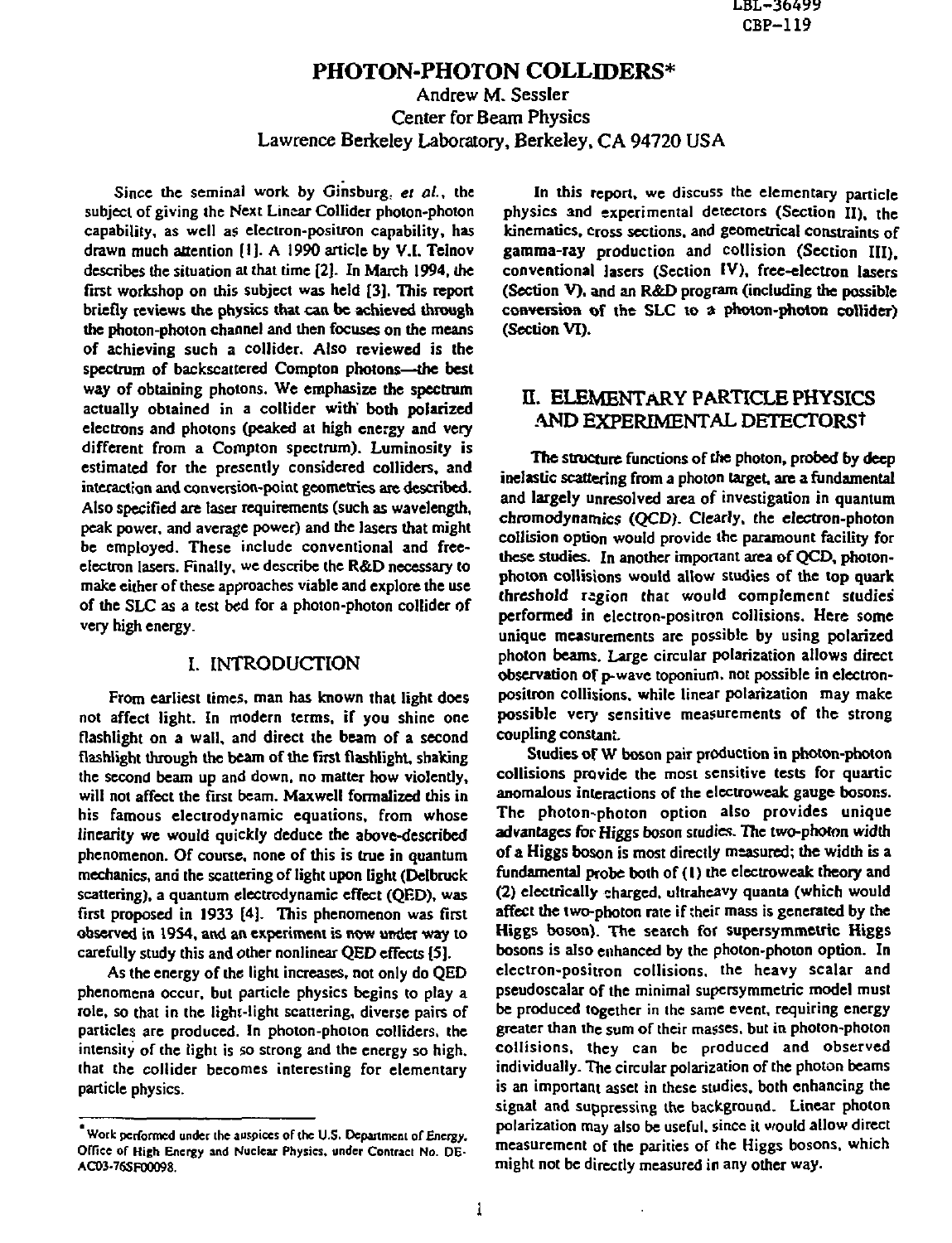## **m. GAMMA RAY PRODUCTION AND COLLISION**

**Photons of high energy, equivalently gamma rays, may most readily be obtained by Compton backscattering. The general scheme of a photon-photon collider, with the Compton collision occurring at the "conversion point" (different from the collision point) is shown in Fig. 1.** 

#### **/.** *The Conversion and Collision*

**The scattered photon differential cross section is:** 

$$
\frac{1}{\sigma_c} \frac{d\sigma_c}{dy} = f(x,y) =
$$
\n
$$
\frac{2\sigma_0}{x\sigma_c} \left[ \frac{1}{1-y} + 1 - y - 4r(1-r) + 2\lambda P_c r x (1 - 2r)(2 - y) \right]
$$
\n
$$
\sigma_0 = \pi \left( \frac{e^2}{mc^2} \right)^2 = 2.5 \times 10^{-25} cm^2
$$

where  $\lambda$  = electron helicity,  $P_c$  = photon circular **polarization,** 



**The total Compton cross section is:** 

$$
\sigma_c = \sigma_c^{cp} + 2\lambda P_c \sigma_1
$$
  
\n
$$
\sigma_c^{np} = \frac{2\sigma_0}{x} \left[ \left( 1 - \frac{4}{x} - \frac{8}{x^2} \right) \ln(x+1) + \frac{1}{2} + \frac{8}{x} - \frac{1}{2(x+1)^2} \right]
$$
  
\n
$$
\sigma_1 = \frac{2\sigma_0}{x} \left[ \left( 1 - \frac{2}{x} \right) \ln(x+1) - \frac{5}{2} + \frac{1}{x-1} - \frac{1}{2(x+1)^2} \right].
$$

 $\sigma_c$  is hardly affected by  $2\lambda P_c = 1$  or  $2\lambda P_c = 0$ , but the spectrum very much depends upon 2AP<sub>c</sub>.



**Figure 1: A schematic drawing indicating the conversion point from infra-red photons to gamma rays and the collision point or the gamma rays.** 

**The geometry of conversion and collision produces a significant hardening of the spectrum. If we let** *t* **be the distance between the conversion and collision point, and introduce the parameter**  $\rho$  **by**  $\rho = l / \gamma a_e$ **, where**  $a_e$  **is the radius of electron beam, then the luminosity spectrum strongly depends on beam parameters, but only through the parameter p.** 

**If we introduce the geometrical luminosity**   $L_{cc} \approx N^2 f / 2\pi a_e^2$ , the resulting spectral luminosities are **shown in Fig.** *2.* 

**It can be seen that laser photon polarization and electron helicity have a large effect upon the specific luminosity. This feature is important for experiments. Employing this analysis, we arrive at Table 1.** 

#### **2.** *Laser Characteristics*

**In determining laser parameters, there are several considerations. The first is wavelength. Incident photons, con, cannot be too energetic. If they are, then pairs are produced. The condition is** 

$$
x = \frac{4E_0\omega_0}{m^2c^4} > 2(1+\sqrt{2}) = 4.8
$$

The best is to choose x close to 4.8 or  $\lambda = 4.2E_0$  (TeV) **|im.** 

**The pulse length of the laser should equal that of the electron bunch (and its pulse structure should match that of the electrons). The amount of energy in one pulse or, equivalently, the laser peak power is given by the desire** 



**Figure 2: The spectral luminosity of y-y collisions. The curves represent unpolarized electrons or photons and fully polarized photons on helicity unity electrons. Two different distances between the conversion point and the collision point are considered. [From V. Telnov, Nucl. Instrum. Methods A3S5,3 (1995)1.**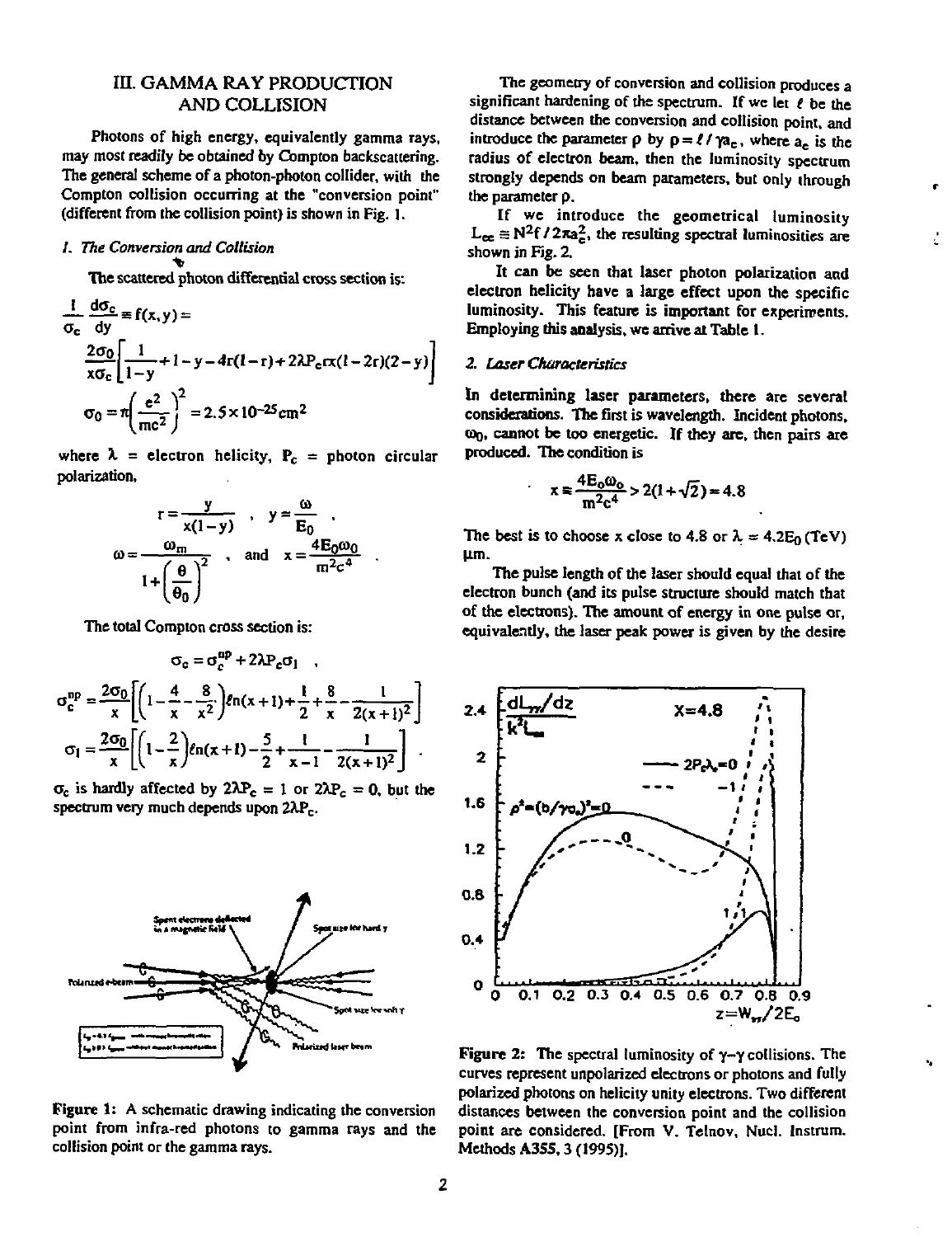**Table 1. Luminosity for various collider projects at 250 GeV x 250 GeV. Direct conversion to a photon-photon collider is given in the first column; the second assumes only the final focus is modified; while the third column gives the luminosity if, further, the electron beam emittance is reduced by the factors given in the last two columns. (The table was developed by V. Telnor, K.-J. Kim, P. Pielini, and the author.)** 

| Machine       | Direct Operation | Modified FF  | Reduced Emittance | <b>Emittance Reduction Factor</b> |      |
|---------------|------------------|--------------|-------------------|-----------------------------------|------|
| <b>TESLA</b>  | 2.59E+32         | $9.20E + 32$ | $1.84E + 33$      | 1.00                              | 4.00 |
| <b>SBLC</b>   | $2.23E + 32$     | $4.12E + 32$ | $1.43E + 33$      | 3.00                              | 4.00 |
| ЛC            | $5.47E + 32$     | $9.48E + 32$ | $1.90E + 33$      | 2.00                              | 2.00 |
| $NLC$ $\star$ | 5.32E+32         | $1.11E+33$   | 1.93E+33          | 2.00                              | 1.50 |
| <b>CLIC</b>   | l.89E+32         | 4.33E+32     | $1.06E + 33$      | 2.00                              | 3.00 |
| <b>VLEPP</b>  | $4.93E + 32$     | $1.97E + 33$ | $1.97E + 33$      | 1.00                              | 1.00 |

**to have one y-ray per electron. Then**  $N_{\text{ph}} = \pi w^2 / \sigma_c$ **.** The energy in the laser pulse is  $W = N_{ph} \cdot \hbar \omega_0$ . The **photon Rayleigh length should be the length of the**  electron bunch, that is  $\ell_e = \pi w^2 / \lambda$ . Combining  $N_{\rm ph} = \lambda \ell_{\rm c}$  /  $\sigma_{\rm c}$ , independent of electron bunch radial size (provided  $a_e < w$ ). More careful treatment puts a  $\pi$ upstairs. The pulse energy W is  $hc\ell_e / \sigma_c$  or  $W \sim 251_e$ . (cm) J. For various projects  $W - 1$  to 4 J,  $\tau = (1,/c) - 1$  to **5 ps.** 

**Finally, we recall that the laser should be able to vary the polarization of the output beam.** 

#### *3. Detector Configurations*

J

**So far, only minimal thought has been given, and**  much more work is needed, on the detector aspects of a **photon-photon collider. A first consideration is presented in Fig. 3.** 

**It is not necessary, but highly desirable, to separate the used electrons from the y-rays. Since the distance between these two points is, at best, a few centimeters, very high magnetic fields (within the detector!) are needed. Figure 4 shows some possible ways to generate such fields while minimizing the external fields.** 

**Alternatively, a plasma lens (over-focusing the electrons and, therefore, greatly reducing spurious collisions) might be ideal, as it has no external magnetic field. Getting in the gas (for the plasma), and then removing it may, however, introduce too much mass into the detector.** 

#### **IV. SOLID-STATE LASERS**

**Several laser possibilities can meet the requirements for a photon-photon collider. Recall that backwards Compton scattering requires an input laser with the following properties: wavelength for electron energy of EQ**   $(TeV)$  ( $\lambda = 4.2$  E<sub>0</sub>  $\mu$ m), laser power ( $P > 1$  TW), pulse **length (T = 1 ps), helical polarization, and pulse structure of about 100 pulses with a rep rate of about 200 Hz or 20 kW of average power.** 

**Solid-state lasers can easily satisfy the first four requirements. But they cannot yet satisfy the average (as** 



**Figure 3: (a) A schematic layout of the EP in a photon collider, with drift chambers and electromagnetic**  calorimeter. (b) Details of the region around the IP. [From **F. Richard, Nucl. Instrum. Methods A35S, 92 (1995)].** 

**contrasted with the peak) power requirements. On the other hand, solid-state lasers without chirped pulse compression have produced an average power of 500 W.** 

**Thus it is necessary to marry these two technologies, perhaps by having diode pumping of a Nd glass laser that is then used to drive a (wide band) Ti sapphire laser with a compressible pulse.**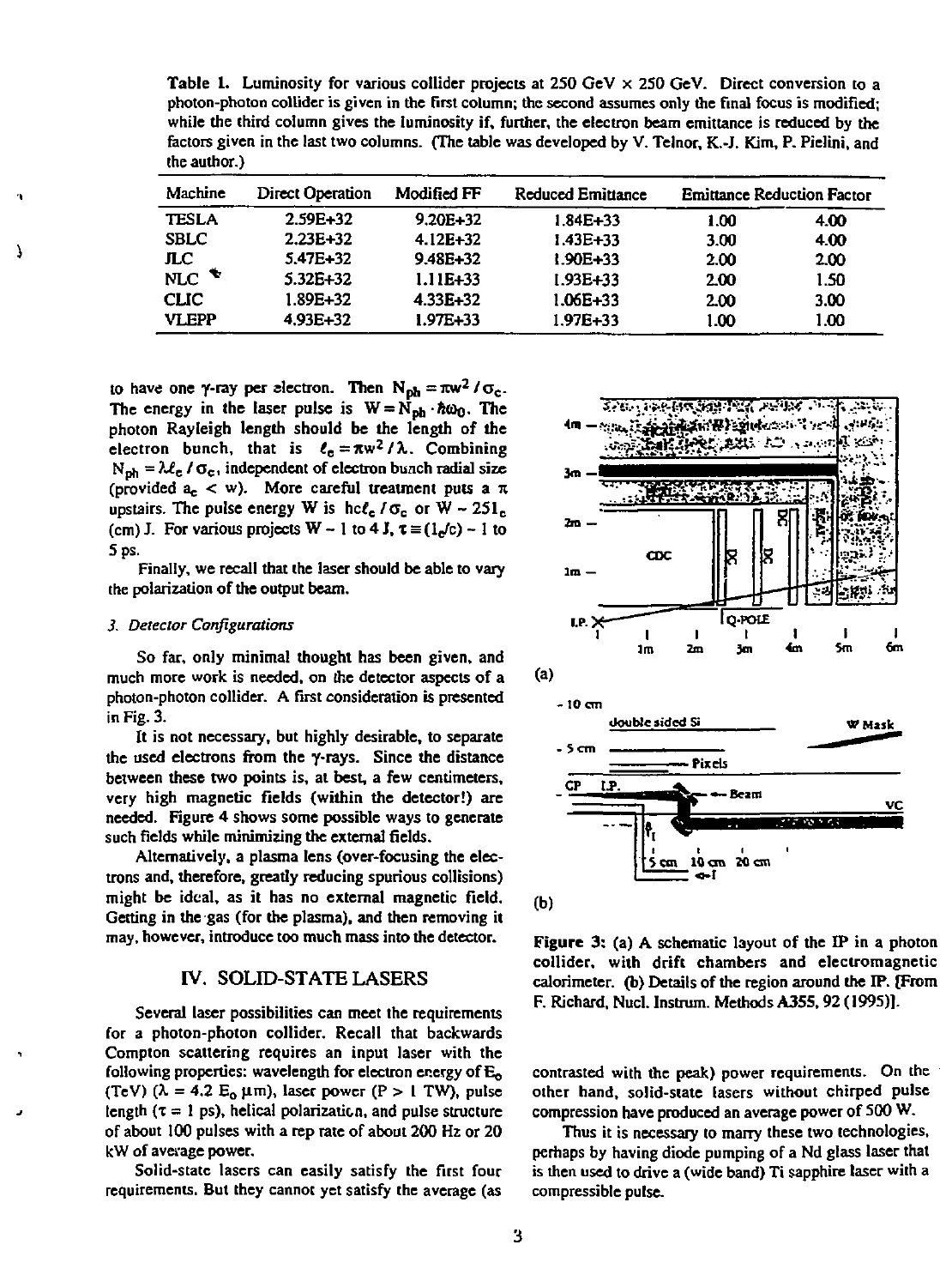





**Figure 4: Possible setups for generating the strong transverse magnetic fields required to separate the electrons from the photons. [From D. Miller, Nucl. Instrum. Methods A3S5.101 (1995)].** 

**Generation of the pulse structure required for a collider can readily be accomplished. A possible scheme is shown in Fig. 5.** 

**Getting the laser light to the electron beam, so as to have Compton backscattering, deep inside a detector is one of the major challenges of a photon-photon collider.** 



**Figure S: Two possible schemes for generating the train of laser pulses needed for a collider [From C.E. Clayton**  *etai,* **Nucl. Instrum. Methods A3SS, 121 (1995)].** 

**Possible schemes are shown in Fig.** *0,* **but this subject requires much work.** 

## **V. FREE-ELECTRON LASERS**

**Free-electron lasers (FELs) are a possibility for a photon-photon collider, however, it is true that FELs have neither achieved the requisite peak power nor average power. Various possibilities have; been considered [6] such as:** 

- **I. 10 FELs each driven by 3-4-kA<sup>v</sup> 150-MeV, inductionaccelerated e-beam.**
- 2. MOPA with amplifier driven by 1-GeV, 2.5-kA, **induction-accelerated e-beam.**
- **3. Photon compression of a -100-ns inductionaccelerated e-beam of 100 MeV and 1 kA.**
- **4. Oscillator, with rf-accelerated e-beam and with highpower output switching.**

**The first possibility is the most extensive (and the most expensive) but the most likely to be successful. On the other hand, the last approach, an oscillator, is least expensive but requires the most R&D (to learn how to** 





 $\ddot{\phantom{0}}$